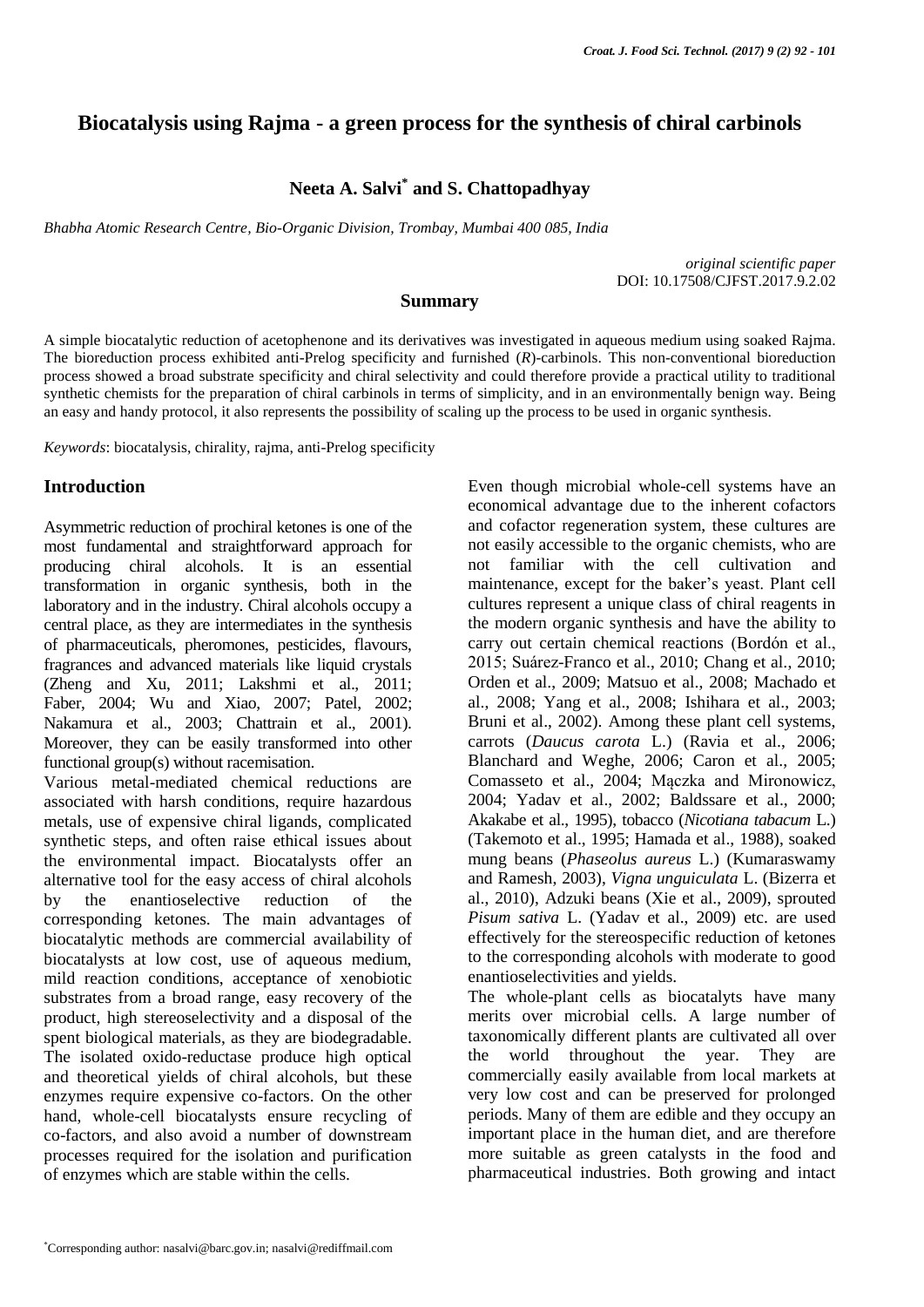cells can be used as biocatalysts. Vegetable seeds as a whole-cell system also ensure cofactor recycling. Moreover, they can be easily separated from the reaction mixture just by filtration, and could be disposed of, as they are biodegradable or reused as manure (Kumaraswamy and Ramesh, 2003). As a part of the project on the application of biocatalysts for the synthesis of chiral carbinols, the ability of various vegetable seeds as reducing agents has been studied. The obtained results have been discussed in this paper.

# **Materials and methods**

## *Chemicals*

All substrates were products from Fluka and Lancanster, and were used as received.  $(R)-(+)$ -α-Methoxy-α-trifluoromethylphenylacetic acid (MTPA) was purchased from Fluka. All other reagents and solvents were of the AR grade from Sigma-Aldrich-Fluka. All seeds were obtained commercially from the Chembur local market, Mumbai, India.

## *Instruments*

The IR spectra were scanned as films on the Jasco model A-202 FT-IR spectrometer. The  $H$  and  $H^3C$ NMR spectra were recorded in  $CDCl<sub>3</sub>$  with the BrukerAC-200 spectrometer (200 MHz), and the Varian 500 MHz. Optical rotations were recorded with the Jasco DIP 360 digital polarimeter.

## *General bioreduction process*

The surface sterilization of the commercially available seeds was done by rinsing with tap water, with 1% sodium hypochlorite solution, and then with sterilized water. The treated seeds (10 g) were then soaked in 100 mL sterile, distilled  $H_2O$  in a 500 mL Erlenmeyer flask, which was closed with a cotton plug for 24 h at room temperature. Next, 5% glucose was added, followed by the substrate (100 mg / mL ethanol), and the reaction mixture was then incubated on an orbital shaker (100 rpm) at room temp (24-25 °C) for 3 days. The substrate and the seed controls were also run simultaneously. The suspension was then filtered through muslin cloth, and seeds were washed with water. This filtrate was then extracted with chloroform  $(3 \times 50 \text{ mL})$ , washed with water  $(2 \times 20)$ mL), and the organic layer was dried on the sodium sulphate, filtered and concentrated under vacuum. The controls were also extracted in a similar way. The transformed product and the unchanged substrate were isolated from the filtrate extracts and purified by preparative TLC (silica gel G, EtOAc / Pet. Ether). The structure of the produced alcohols was corroborated by  ${}^{1}$ H and  ${}^{13}$ C NMR spectroscopy, and was found to be in agreement with the literature data (Salvi and Chattopadhyay, 2016; 2008; 2001). For the determination of the % of ees, the chiral carbinols were converted into the corresponding MTPA esters with the  $(R)$ -MTPA (Dale and Mosher, 1973).

The % of ees was then assayed by the  ${}^{1}H$  NMR analyses of the respective esters.

# **Results and discussion**

## *Screening of vegetable seeds*

In order to choose the best and most suitable biocatalysts for the reduction of acetophenone, and an interesting xenobiotic, initially we screened various locally available edible seeds. The reaction of acetophenone (1) to chiral 1-phenylethanol has been widely studied as a model reaction for the bioreduction, because of its low cost and easy accessibility. It's both enantiomers are important natural aromas. The (*S*)-1-Phenylethanol is characterized by a mild hyacinth, gardenia aroma with strawberry nuances (Farbood et al., 2004), while the (*R*)-1-phenylethanol has a floral, earthy-green, honeysuckle odour (Leffingwell, 2010). Both enantiomers are also used as building blocks for the synthesis of bioactive compounds, such as pharmaceuticals, agrochemicals and natural products (Mukaiyama et al., 2005; Schoemaker et al., 2003; Zaks, 2001; Wandrey et al., 2000; Nakamura and Matsuda, 1998). Most alcohol dehydrogenases like *Rhizopus arrhizus* (Salvi and Chattopadhyay, 2016; 2008; 2001), *Hansenula capsulata* cells (Hasegawa et al., 1998), *Rhodotorula* glutinis (Kurbanoglu et al., 2010), *Candida utilis* (Cheng and Ma, 1996), *Geotrichum candidum* (Matsuda et al., 2008), catalyze the reduction of acetophenone to (*S*)-1-phenylethanol as per Prelog's rule (Prelog, 1964). The anti-Prelog reduction of acetophenone to (*R*)-1-phenylethanol was observed with the alcohol dehydrogenases from several bacterial strains, for example, *Lactobacillus kefir* (Hummel, 1990), *Lactobacillus brevis* (Schlieben et al., 2005), *Thermoanaerobacter ethanolicus* (Protsko et al., 2010), and *Pichia capsulata* (Homola et al., 2015). As shown in Table 1, the bioreduction with various seeds occurred in a well-defined fashion. Among these plant seeds, mung beans gave better yields and optical purities, as shown by Kumaraswamy and Ramesh (2003). Most of the tested seeds furnished (*S*)-alcohols, which is in perfect agreement with

Prelog's rule. In contrast, Rajma exhibited anti-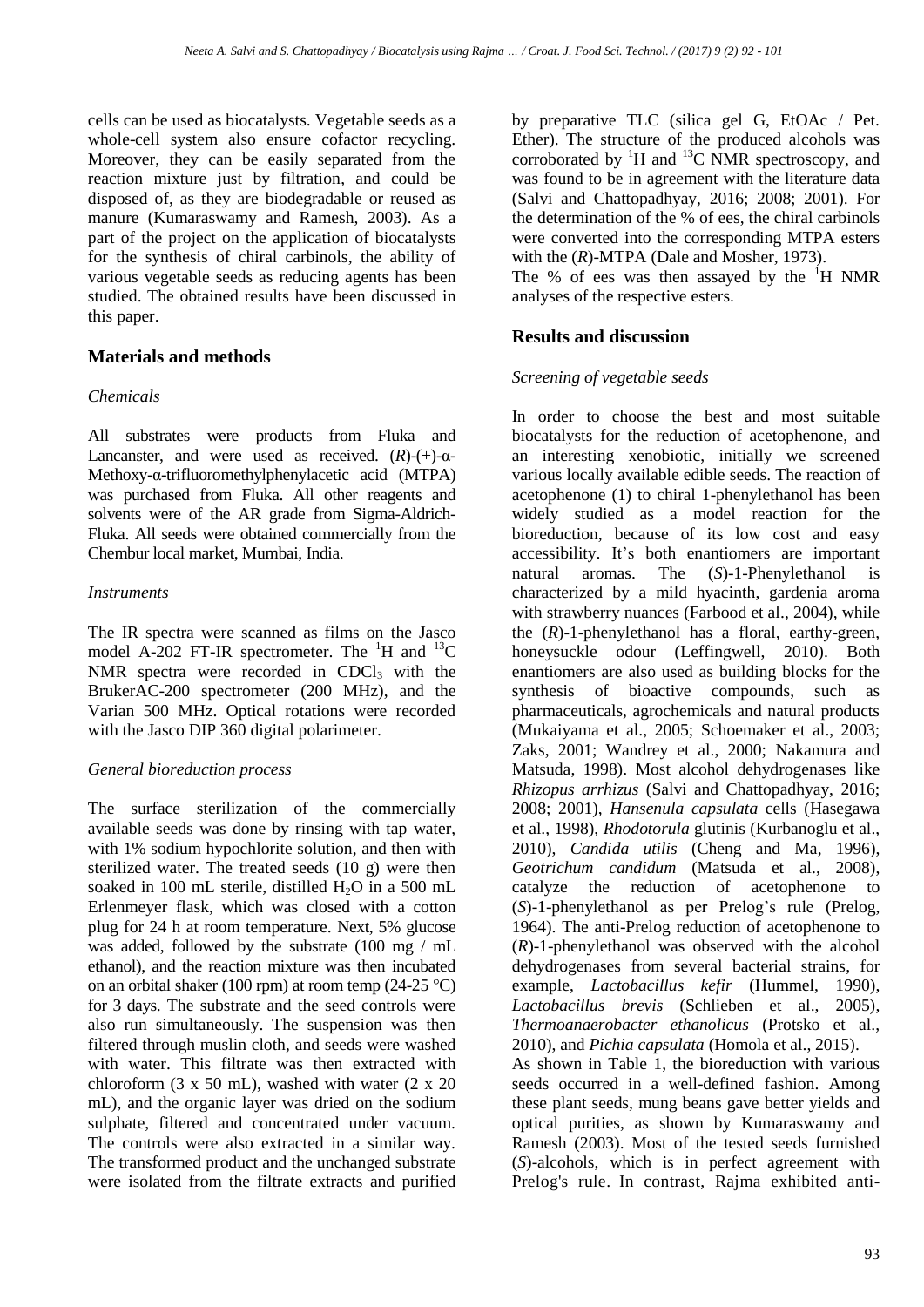Prelog specificity and produced (*R*)-1 phenylethanol, which is rather rare. Because of the equal importance of both enantiomers, there is a demand for the carbonyl reductase with both Prelog and anti-Prelog stereopreference, for the production of (*S*) and (*R*)-configured alcohols. Considering the observed carbonyl reductase activity from Rajma, the reduction of various prochiral arylalkanones was investigated. The generosity and efficiency of these plant cell enzymes was assayed toward various acetophenone derivatives to study the mechanistic aspects of their reduction process and optical purities of the produced alcohols. The relationship between the nature of the substrates and the extent of their bioreduction was studied without optimizing the reaction conditions for each substrate.

### *Bioreduction of homologous series of acetophenone using Rajma*

First we targeted a homologous series of acetophenone (Fig. 1, 1 - 15) to see the effect of size of the alkyl groups on the reactivity and the enantioselectivity of the produced alcohols. It is evident from Table 2 that the carbonyl reductase from Rajma effectively catalyzed the reduction of arylalkyl ketones having a number of diverse alkyl groups. The reactivity decreased as the alkyl chain length increased  $(1 \rightarrow 5)$ . The Rajma mediated reduction of acetophenone to valerophenone  $(1 - 4)$  generated  $(R)$ -isomers as the major product. The anti-Prelog selectivity from Rajma mediated bioreduction was found to be complementary to that of Prelog's specificity. This feature confers an added versatility and attractiveness of this asymmetric bioreduction process.

| <b>Table 1.</b> Bioreduction of acetophenone using various vegetable seeds |  |  |  |
|----------------------------------------------------------------------------|--|--|--|
|----------------------------------------------------------------------------|--|--|--|

| Entry | Seeds                    | <b>Botanical names</b> | % Yield <sup>a</sup> | % e.e. $b$ | Config. $\degree$ |
|-------|--------------------------|------------------------|----------------------|------------|-------------------|
|       | Mung beans (green gram)  | Vigna radiata          | 48                   | 84         |                   |
|       | Moth beans               | Vigna aconitifolia     | 31                   | 14         |                   |
|       | Black gram (urad)        | Vigna mungo            | 50                   | 55         |                   |
|       | Masoor                   | Len culinaris          | 31                   | 13         |                   |
|       | Cow beans                | Vigna sinensis         | 44                   | 41         |                   |
|       | Rajma (red kidney beans) | Phaseolus vulgaris     | 38                   | 82         |                   |
|       | Wheat                    | Triticum asetivum      | 29                   | 75         |                   |
| 8     | Rice                     | Oryza sativa           | n. r.                | n. r.      | n. r.             |
| Q     | Jawar                    | Sorghum bicolour       | 17                   | 28         |                   |
| 10    | Bajra                    | Pennisetum typhoides   | 16                   | 78         |                   |
|       | Ragi                     | Eleusine coracava      |                      | 79         |                   |

Surface sterilized seeds (10 g / 100 mL sterile distilled water), 24 h soaked, 5% glucose, acetophenone (100 mg / mL ethanol), 3d stirring on the orbital shaker (100 rpm), "isolated yields, "based on comparison of optical rotation values from known literature values, "from analogy with reported data, duplicate. n. r. (no reaction)



| <b>Ketones</b>            | Alcohols                 |
|---------------------------|--------------------------|
| 6: $R = (CH_2)_{5}CH_3$   | 11: $R = CH(CH_3)$       |
| 7: $R = (CH_2)_6CH_3$     | 12: $R = CH_2CH(CH_3)$ , |
| $8: R = (CH_2)_7CH_3$     | 13: $R = C(CH_3)_3$      |
| 9: $R = (CH_2)_8CH_3$     | 14: $R = Cyclopropane$   |
| 10: $R = (CH_2)_{10}CH_3$ | 15: $R = Cyclohexane$    |
|                           |                          |

**Fig. 1.** Bioreduction of homologous series of acetophenone using Rajma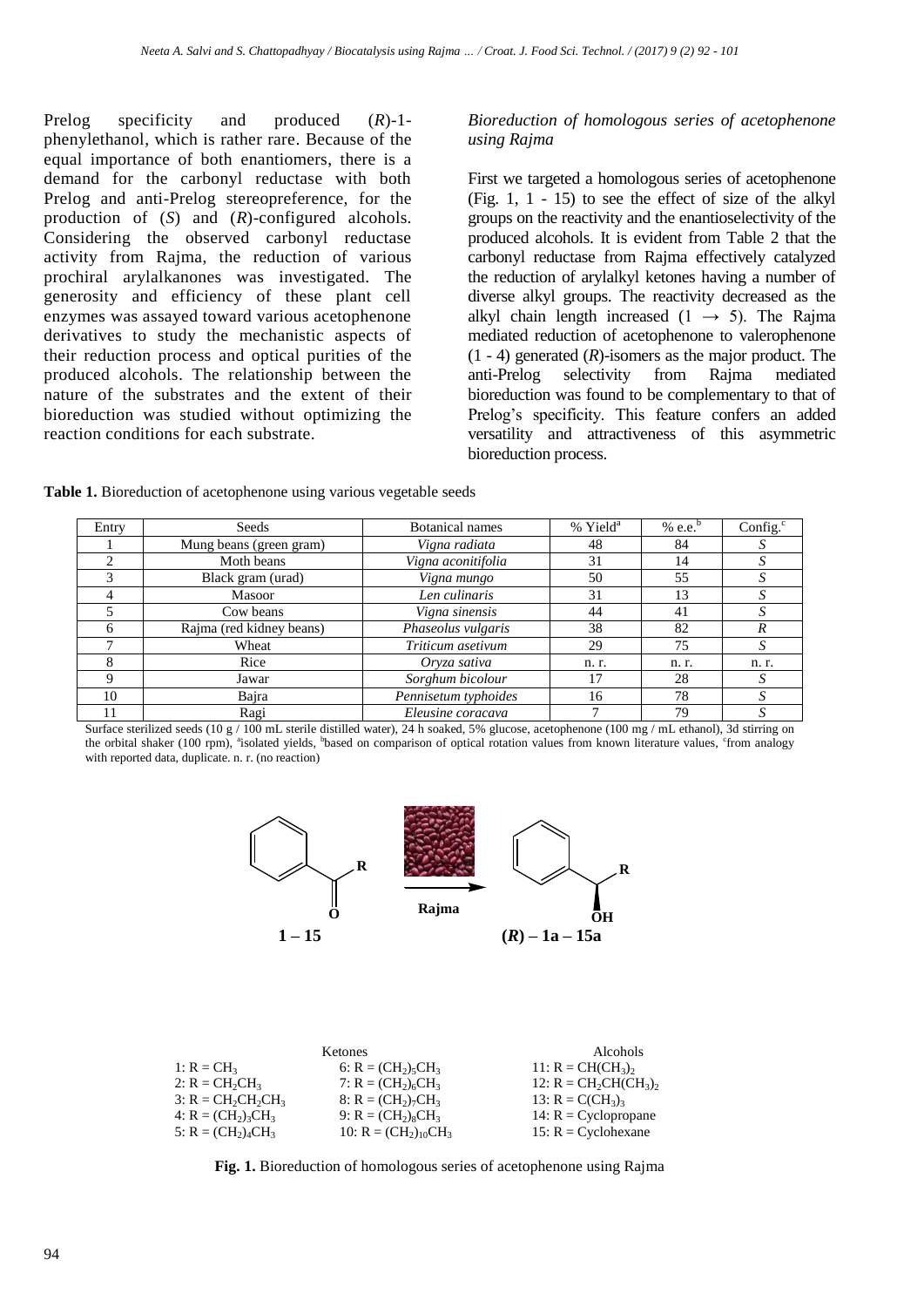The absolute configuration of the produced alcohol of the substrate 5 is switched from  $(R)$  to  $(S)$  when the length of the linear alkyl chain increases from 4 to 5 carbon atoms. This could be due to the change in the substituent's priority according to the CIP rule. The interaction of the reductase present in the biocatalyst with both the faces of the carbonyl group may form two competing *R* and *S* transitions states, out of which one is more favored. The sterically demanding alkyl group forces the substrates to approach from the opposite face, compared to less bulky alkyl group. This indicated the dependency of stereochemistry of the produced alcohol on the size of phenyl and the alkyl group. However, the enzyme activity from Rajma diminished when the alkyl chain length was further increased (6 - 10), both in cyclopropyl and cyclohexyl ketones (14, 15). Consequently, as the bulkiness of the alkyl group increased, the reactivity decreased drastically indicating the substrate dependency on the performance of the enzymatic system. This could be due to the poor solubility of the substrates in the reaction mixture, and / or their inability to penetrate through the cell wall due to the size incompatibility.

Notably, ketones with sterically bulky branched alkyl substituents, such as *iso*-propyl, *iso*-butyl and *tert*-butyl (11, 12 and 13) were enzymatically reduced to the corresponding chiral alcohols, and the enantiopreference remained unchanged. This may be due to the structural properties of the ketones themselves. Unexpectedly, higher enantioselectivity was obtained towards the reduction of the substrate 13, having the *tert*-butyl group than those found for *iso*-propyl and *iso*-butyl groups (11 and 12), and its linear counterpart (4). The substrate 13 has sterically demanding bulky *tert*-butyl group with a less free rotation and more rigidity, which enables the enzyme to maximize the selectivity of the produced alcohols, 13a. While the substrates 11 and 12, having one and two alkyl group separating phenyl and branched alkyl chain respectively, have more free rotation. Since both are less rigid, the reduction process is less selective. The order of enantiomeric excess is 13a > 11a > 12a.

Thus, an interesting alkyl chain-induced enantiopreference flip-flop was observed in this biotransformation studies (Zhu and Hua, 2010; 2006).

### *Bioreduction of mono-substituted acetophenones using Rajma*

The ability and the scope of Rajma biocatalysis was evaluated for the reduction of mono-substituted acetophenones, 16 – 33 (Figure 2). The effect of substituents on the formation of the produced alcohols, and its enantioselectivity was studied, and the obtained results are summarised in Table 3. It was observed that most of these substrates acquiescent to Rajma mediated bioreduction to furnish chiral alcohols. The process showed favourable interactions between substrates and the enzymes present in the seeds. The change of the substituent group on the phenyl ring did not remarkably affect the stereoselectivity. It could be easily distinguished between small and large groups, in an enantiomeric way *via* transfer of hydrogen, either from *Re*- or *Si*-face. The reductase enzyme from Rajma exclusively produced *R*-alcohols, although in different yields and e.es.

Rajma mediated bioreduction of all halo substituted acetophenones showed similar conversion of the produced alcohols. This enzyme showed a clear preference for fluoro substituted acetophenones, less sterically hindered electron withdrawing group. (*R*)-alcohol 16a, 17a and 18a generated as products furnished best optical purities indicating negligible influence of the position of the substituent. The order of e.e. was  $o > m > p$ . But the behaviour of chloro- and bromo- substituted acetophenones was not so predictable. The *meta-* and *para*- chloro- and bromoacetophenones produced (*R*)-alcohols (20a, 21a, 23a, 24a) with better optical purities compared to the *ortho*-substituted acetophenones (19, 22). The influence of two electron donor methyl and methoxy substituents, at *ortho*-, *meta*- and *para*-positions of acetophenone was also investigated in Rajma mediated bioreduction.

| <b>Substrates</b> | Alcohol        | % Yield <sup>a</sup> | $\left[\alpha\right]_{\text{D}}^{26}$ (c,CHCl <sub>3</sub> ) | $%$ e.e. <sup><math>t</math></sup> | (Config <sup>c</sup> ) |
|-------------------|----------------|----------------------|--------------------------------------------------------------|------------------------------------|------------------------|
|                   | 1a             | 38                   | $+38.243(0.774)$                                             | 82                                 | (R)                    |
|                   | 2a             | 37                   | $+29.975(1.608)$                                             | 75                                 | (R)                    |
|                   | 3a             | 35                   | $+1.395(1.434)$                                              | 36                                 | (R)                    |
|                   | 4a             | 18                   | $+4.932(0.730)$                                              |                                    | (R)                    |
|                   | 5 <sub>b</sub> |                      | $-11.976(0.334)$                                             | 45                                 | (S                     |
|                   | 11a            | 29                   | $+23.858(1.182)$                                             | 77                                 | (R)                    |
|                   | 12a            |                      | $+2.319(0.690)$                                              | 31                                 | (R)                    |
|                   | 13a            |                      | $+20.561(0.856)$                                             | 89                                 | (R)                    |

**Table 2.** Bioreduction of homologous series of acetophenone using Rajma

Surface sterilized beans (10 g / 100 mL DW), 24 h soaked, 5% glucose, substrate (100 mg / mL ethanol) "isolated yields. "based on <sup>1</sup>H NMR spectra of the corresponding  $(R)$ -MTPA esters, <sup>c</sup>from analogy with reported data.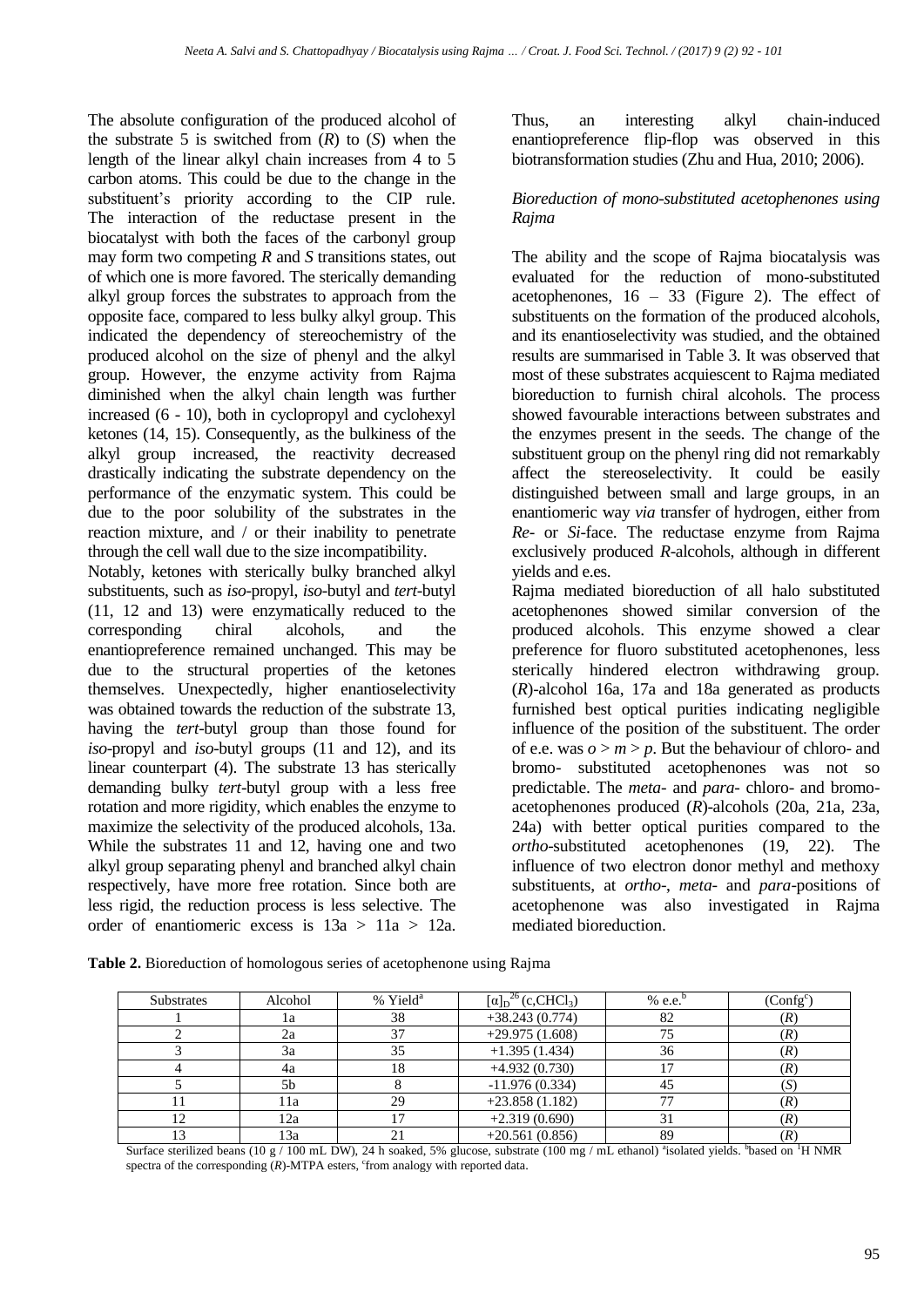

**Fig. 2.** Bioreduction of mono-substituted acetophenones using Rajma

The electron withdrawing nitro group at the *ortho*position, being less reactive, hindered the reduction process significantly with no conversion. This is possible because the steric hindrance between the  $NO<sub>2</sub>$ and the C=O group hampers the reduction (Contente, et al., 2016). Both *meta*- and *para*-substituted nitro acetophenones (32, 33) furnished chiral alcohols (32a, 33a) with good optical purities, without the reduction of the nitro goup. Between these two, *meta*nitro acetophenone (32) showed better conversion than that of *para*-nitro acetophenone (33).

|                         |                         | $16 - 33$                                                                                                                                                                                                                    | Rajma<br>$(R) - 161a - 33a$                                                 | OН                                                                                                |                        |
|-------------------------|-------------------------|------------------------------------------------------------------------------------------------------------------------------------------------------------------------------------------------------------------------------|-----------------------------------------------------------------------------|---------------------------------------------------------------------------------------------------|------------------------|
|                         |                         |                                                                                                                                                                                                                              |                                                                             |                                                                                                   |                        |
|                         | 16: $X = \rho$ -F-Ph    | Ketones<br>22: $X = \rho - Br - Ph$                                                                                                                                                                                          |                                                                             | Alcohols<br>28: $X = \omega$ -OMe-Ph                                                              |                        |
|                         | $17: X = m-F-Ph$        | 23: $X = m-Br-Ph$                                                                                                                                                                                                            |                                                                             | 29: $X = m$ -OMe-                                                                                 |                        |
|                         | 18: $X = p - F - Ph$    | 24: $X = p - Br - Ph$                                                                                                                                                                                                        |                                                                             | 30: $X = p$ -OMe-Ph                                                                               |                        |
|                         | 19: $X = \omega$ -Cl-Ph | 25: $X = 0$ -Me-Ph                                                                                                                                                                                                           |                                                                             | 31: $X = \omega - NO_2 - Ph$                                                                      |                        |
|                         | $20: X = m - C1 - Ph$   | 26: $X = m$ -Me-Ph                                                                                                                                                                                                           |                                                                             | 32: $X = m-NO_2-Ph$                                                                               |                        |
|                         | 21: $X = p$ -Cl-Ph      | 27: $X = p$ -Me-Ph                                                                                                                                                                                                           |                                                                             | 33: $X = p-NO_2-Ph$                                                                               |                        |
|                         |                         | Fig. 2. Bioreduction of mono-substituted acetophenones using Rajma                                                                                                                                                           |                                                                             |                                                                                                   |                        |
|                         |                         | With regard to methyl derivatives, all ketones                                                                                                                                                                               |                                                                             | The electron withdrawing nitro group at the                                                       |                        |
|                         |                         | furnished the corresponding $(R)$ -alcohols $(25a, 26a,$                                                                                                                                                                     |                                                                             | position, being less reactive, hindered the red                                                   |                        |
|                         |                         | 27a) in excellent enantioselectivities, and their order                                                                                                                                                                      |                                                                             | process significantly with no conversion. The                                                     |                        |
| $\overline{o}$<br>$>$ m | > p.                    | Notably,<br>the<br>meta-                                                                                                                                                                                                     |                                                                             | possible because the steric hindrance between the                                                 |                        |
|                         |                         | methoxyacetophenone (29) furnished corresponding                                                                                                                                                                             |                                                                             | and the $C=O$ group hampers the reduction (Conter                                                 |                        |
| $(R)$ -alcohol          | with<br>(29a)           | excellent<br>an                                                                                                                                                                                                              |                                                                             | al., 2016). Both <i>meta</i> - and <i>para</i> -substituted                                       |                        |
| enantioselectivity,     | whereas                 | ortho-methoxy                                                                                                                                                                                                                |                                                                             | acetophenones (32, 33) furnished chiral alco                                                      |                        |
|                         |                         | acetophenone (28) was reduced to $(R)$ -alcohol (28a)                                                                                                                                                                        |                                                                             | (32a, 33a) with good optical purities, withou                                                     |                        |
|                         |                         | with better yields and good optical purities. The                                                                                                                                                                            |                                                                             | reduction of the nitro goup. Between these two,                                                   |                        |
|                         |                         |                                                                                                                                                                                                                              |                                                                             |                                                                                                   |                        |
| hindered the reduction. |                         | presence of the methoxy group at para-position (30)                                                                                                                                                                          |                                                                             | nitro acetophenone (32) showed better conversion<br>that of <i>para</i> -nitro acetophenone (33). |                        |
|                         |                         | Table 3. Bioreduction of arylalkanones using soaked Rajma                                                                                                                                                                    |                                                                             |                                                                                                   |                        |
| Substrates              | Alcohol                 |                                                                                                                                                                                                                              |                                                                             | % e.e. $b$                                                                                        |                        |
| 16                      | 16a                     | % Yiel $\overline{d^a}$<br>37                                                                                                                                                                                                | $\overline{[\alpha]_{D}}^{26}$ (c, CHCl <sub>3</sub> )<br>$+36.170(0.752),$ | 98                                                                                                | (R)                    |
| 17                      | 17a                     | 36                                                                                                                                                                                                                           | $+27.824(0.726),$                                                           | 94                                                                                                | (R)                    |
| 18                      | 18a                     | $\overline{34}$                                                                                                                                                                                                              | $+34.694(0.686),$                                                           | 91                                                                                                | (R)                    |
| 19                      | 19a                     | 40                                                                                                                                                                                                                           | $+19.059(0.808),$                                                           | 61<br>84                                                                                          | (R)                    |
| 20<br>21                | 20a<br>21a              | 26<br>$30\,$                                                                                                                                                                                                                 | $+21.132(0.530),$<br>$+32.353(0.612),$                                      | 87                                                                                                | (R)<br>(R)             |
| 22                      | 22a                     | 39                                                                                                                                                                                                                           | $+19.697(0.792),$                                                           | 67                                                                                                | (R)                    |
| $23\,$                  | 23a                     | 29                                                                                                                                                                                                                           | $+21.017(0.590),$                                                           | 84                                                                                                | (R)                    |
| 24                      | 24a                     | $\overline{32}$                                                                                                                                                                                                              | $+17.925(0.636),$                                                           | 82                                                                                                | (R)                    |
| $\overline{25}$         | 25a                     | 57                                                                                                                                                                                                                           | $+56.326(1.154),$                                                           | 98                                                                                                | (R)                    |
| $26\,$<br>27            | 26a<br>27a              | 29<br>24                                                                                                                                                                                                                     | $+34.602(0.578),$<br>$+38.333(0.480),$                                      | 96<br>91                                                                                          | (R)<br>(R)             |
| 28                      | 28a                     | 57                                                                                                                                                                                                                           | $+14.339(1.411),$                                                           | 77                                                                                                | (R)                    |
| 29                      | 29a                     | 40                                                                                                                                                                                                                           | $+34.286(0.560),$                                                           | 94                                                                                                | (R)                    |
| 32                      | 32a                     | 58                                                                                                                                                                                                                           | $\overline{+31.508}$ (0.317),                                               | 84                                                                                                |                        |
| 33                      | 33a                     | $\overline{21}$                                                                                                                                                                                                              | $+19.498(0.207),$                                                           | 82                                                                                                | (R)                    |
|                         |                         | Sterilized beans (10 g/100 mL DW), 24 h soaked, 5% glucose, substrate (100 mg/mL ethanol), "Isolated yields. "Based on <sup>1</sup> H NMR spectra<br>of the corresponding (R)-MTPA esters, 'From analogy with reported data. |                                                                             |                                                                                                   | (R)                    |
|                         |                         |                                                                                                                                                                                                                              |                                                                             |                                                                                                   |                        |
|                         |                         |                                                                                                                                                                                                                              |                                                                             |                                                                                                   |                        |
|                         |                         |                                                                                                                                                                                                                              |                                                                             |                                                                                                   | (Config <sup>c</sup> ) |

**Table 3.** Bioreduction of arylalkanones using soaked Rajma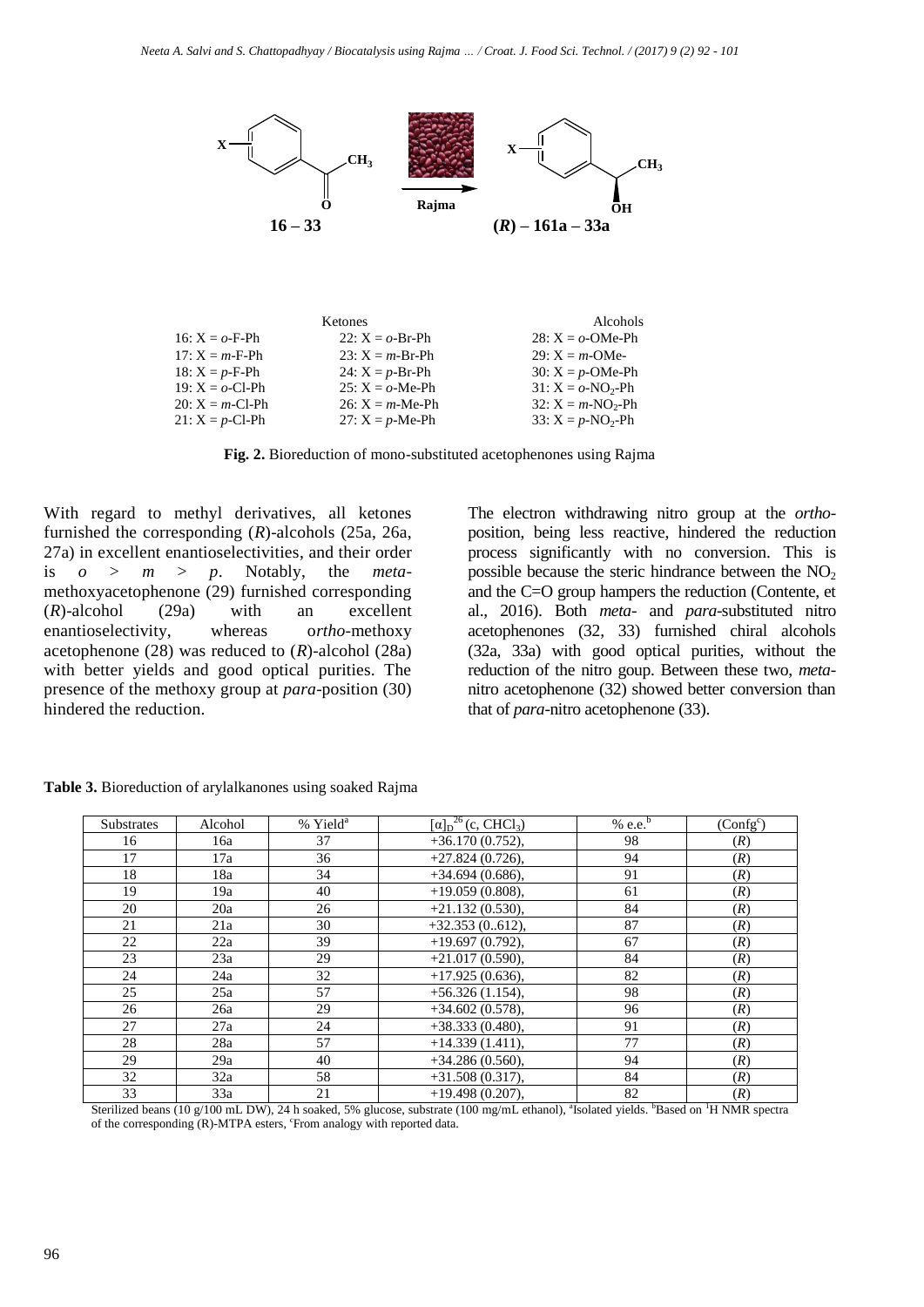Thus, the study demonstrated the applicability of the simple whole-cell system of Rajma biocatalysis of a broad spectrum of substituted acetophenone derivatives to chiral carbinols. The % of optical purities of these chiral alcohols were assayed by the  $H$  NMR analyses of the respective MTPA esters. In  ${}^{1}H$  NMR spectra, the methoxy resonance of MTPA ester appeared as two singlets, one at  $\sim \delta$  3.58 for *S*-isomers, and other at  $\sim \delta$  3.46 for *R*-isomers. The up field <sup>1</sup>H NMR signal appeared as major in case of alcohols obtained from Rajma mediated bioreductions, and endorsed as (*R*)-carbinols, anti-Prelog alcohols. It was found that Rajma can be utilized for the bioreduction of broad substrate spectrum since it was found to be a promising biocatalyst for the preparation of anti-Prelog chiral alcohols.

The low yields of the obtained alcohols can be explained on the basis of the complicated extraction procedure. During this process, the emulsions formed, that were difficult to break (Bordón et al., 2015), which might have hampered the isolation procedure. At the end, the recovered Rajma was used to test the feasibility of recycling of the biocatalyst. After the completion of the first reduction cycle for acetophenone, the reduction process was repeated for two times in the batch process. It was observed that the yield of the produced alcohol reduced to 20% in the second cycle, and declined significantly thereafter. After this, the seeds can be used as manure, thus minimizing waste (Kumaraswamy and Ramesh, 2003).

#### *Preparative scale reduction*

The preparative scale production of the chiral compound is one of the most important issues to be addressed in the asymmetric synthesis. The experimental simplicity, low cost and easy availability of the biocatalysts offer the possibility of scaling up this protocol. To demonstrate the viability of this protocol as industrial feasibility, 10 times scale up bioreduction of acetophenone was carried out. Surface sterilized with 100 g of Rajma was soaked in 1 L of sterile distilled water into a 5 L conical flask for 24 h. The 5% glucose was added followed by 1 g acetophenone in ethanol and the reaction mixture was incubated on an orbital shaker (100 rpm) at room temp  $(24-25 \text{ }^{\circ}\text{C})$  for 3 days. The reaction mixture was then filtered to remove seeds and washed with water. The combined filtrate and washings were extracted with chloroform (3x100 mL), washed with water (2x50 mL) and organic layer was dried on the sodium sulphate, filtered and concentrated under vacuum. The produced alcohol and unchanged substrate were isolated and purified by the preparative TLC (silica gel G, EtOAc/Pet. Ether). (*R*)-(+)-1-Phenylethanol (1a) was obtained in 40.5% yield (412.2 mg), with 80.2% e.e.  $([\alpha]_{D}^{25} + 37.850$  (1.562, CHCl<sub>3</sub>)). As shown in Fig.1a the  $1$  H NMR of MTPA ester showed major peak at  $\delta$  3.486 for (*R*)-isomer, and minor at  $\delta$  3.571 for  $(S)$ -isomer  $($ <sup>1</sup> H NMR of MTPA ester of  $(S)$ -1phenylethanol is given for comparison, Fig. 1b). This easy and handy system represented the possibility of scaling up the process to be used in organic synthesis.



Fig. 1a. <sup>1</sup>H NMR spectra of MTPA esters of (R)-1-phenylethanol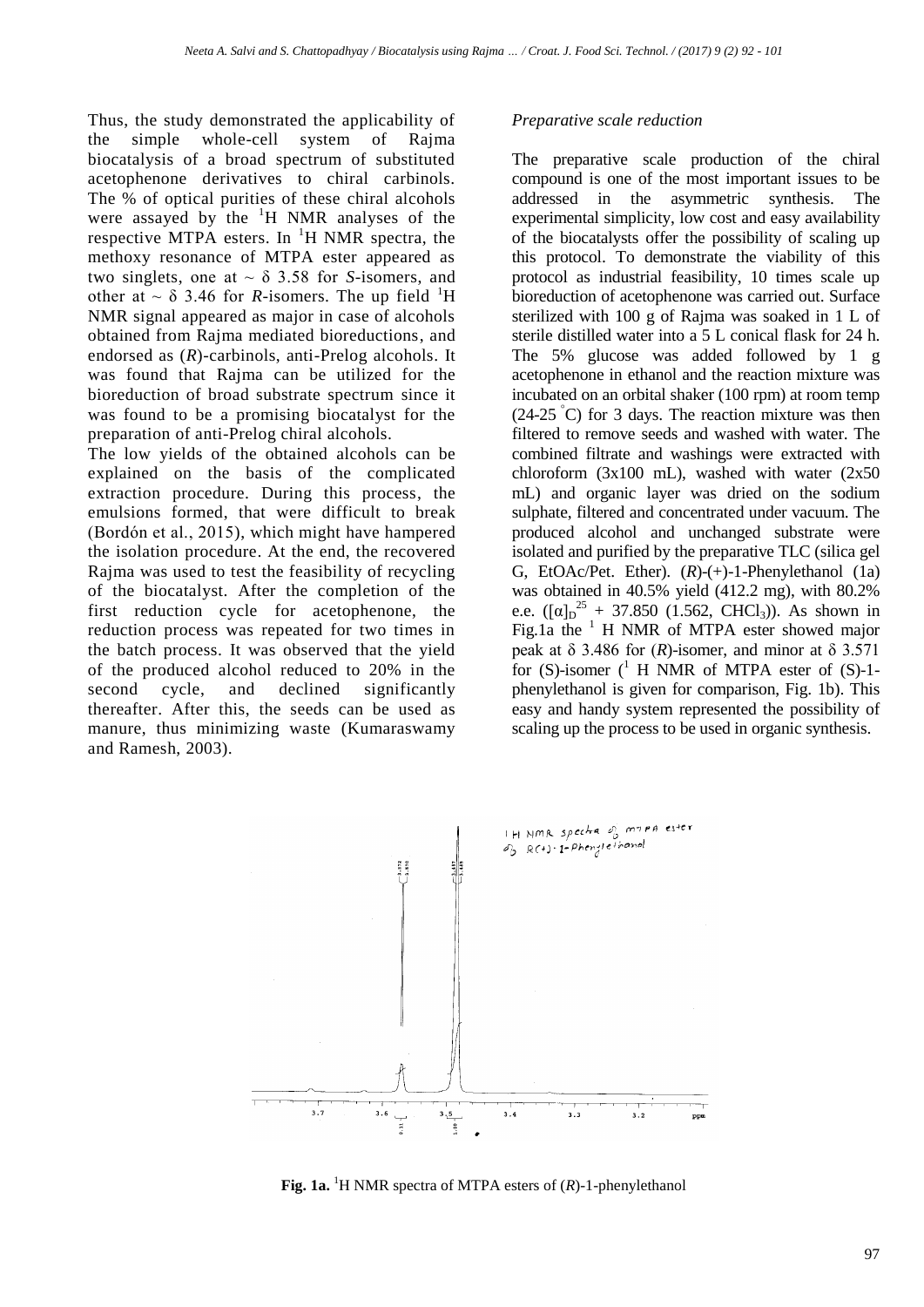

**Fig. 1b.** <sup>1</sup>H NMR spectra of MTPA esters of (*S*)-1-phenylethanol

## **Conclusions**

Rajma could be one of the few seeds to afford the (*R*)-arylalkanols by anti-Prelog reduction of arylalkanones in an environmentally benign way. This whole-cell biocatalyst showed broad substrate specificity and chiral selectivity to the produced (*R*) alcohols. This could be a critical factor from a biocatalytic evaluation perspective given the equal importance of both the enantiomers. This aqueous phase biocatalysis provided a simple and attractive alternative for carrying out reduction in the safe, economical and 'green' environment. It does not require particular expertise and specific laboratory facilities. This process can be recommended to the traditional synthetic chemists as practical, cheap and readily available biocatalyst (without addition of external coenzyme). This eco-friendly biotransformation provides opportunities for further modification and development of a variety of enzymatic systems for different substrates with improvement in conversion and stereoselectivity e.g. i) Small particulates of Adzuki beans (Xie et al., 2009) showed better selectivity ( $\geq$  99% ee) in bioreduction of acetophenone than the whole grain (89% ee). Furthermore, the acetone powder of its crude enzyme system significantly improved the efficiency of the bioreduction (44.4% to 97.1% yield). ii) Bioreduction of acetophenone using *Vigna unguiculata* L. (Bizerra et al., 2010) in water produced 34% of (*S*)-alcohol with 92% ee, whereas in presence of Tris-HCl buffer at pH 7.5, the enzyme activity decreased slightly. But

in presence of 2% PrOH  $(v/v)$ , improvement in the % of ee  $( \geq 99\%)$  was noticed. iii) Matsuo et al. (2008) chose radish sprout (germinated seeds) for the reduction of o-chloroacetophenone, and afforded the corresponding  $(S)$ -alcohol with  $> 99\%$  of ee. It is noteworthy that the addition of the sucrose at the cultivation time influenced the growth of the plant, as well as bioconversion of the aromatic ketones.

#### **References**

- Akakabe, Y., Takahashi, M., Kamezawa, M., Kikuchi, K., Tachibana, H., Ohtani, T., Naoshima, Y. (1995): Biocatalytic preparation of chiral alcohols by enantioselective reduction with immobilized cells of carrot. *J. Chem. Soc. Perkin Trans. I* 1295-1298. [https://doi.org/10.1039/P19950001295.](https://doi.org/10.1039/P19950001295)
- Baldassarre, F., Bertoni, G., Chiappe, C., Marioni, F. (2000): Preparative synthesis of chiral alcohols by enantioselective reduction with Daucus carota root as biocatalyst. *J. Mol. Catal. B: Enzym.* 11, 55-58. [https://doi.org/10.1016/S1381-1177\(00\)00189-2.](http://dx.doi.org/10.1016/S1381-1177(00)00189-2)
- Bizerra, A. M. C., de Gonzalo, G., Lavandera, I., Gotor-Fernández, V., de Mattos, M. C., da Conceicão, M., de Oliveira, F., Lemos, T. L. G., Gotor, V. (2010): Reduction processes biocatalyzed by *Vigna unguiculata, Tetrahedron: Asymmetry.* 21, 566- 570. [https://doi.org/10.1016/j.tetasy.2010.03.005.](https://doi.org/10.1016/j.tetasy.2010.03.005)
- Blanchard N, van de Weghe P. (2006): Daucus carota L. mediated bioreduction of prochiral ketones. *Org. biomol. chem.* 4, 2348-2353. [https://doi.org/10.1039/b605233a.](https://doi.org/10.1039/b605233a)
- Bordón, D. L., Villalba, L. D., Aimar, M. L., Cantero, J. J., Vázquez, A. M., Formica, S. M., Krapacher, C.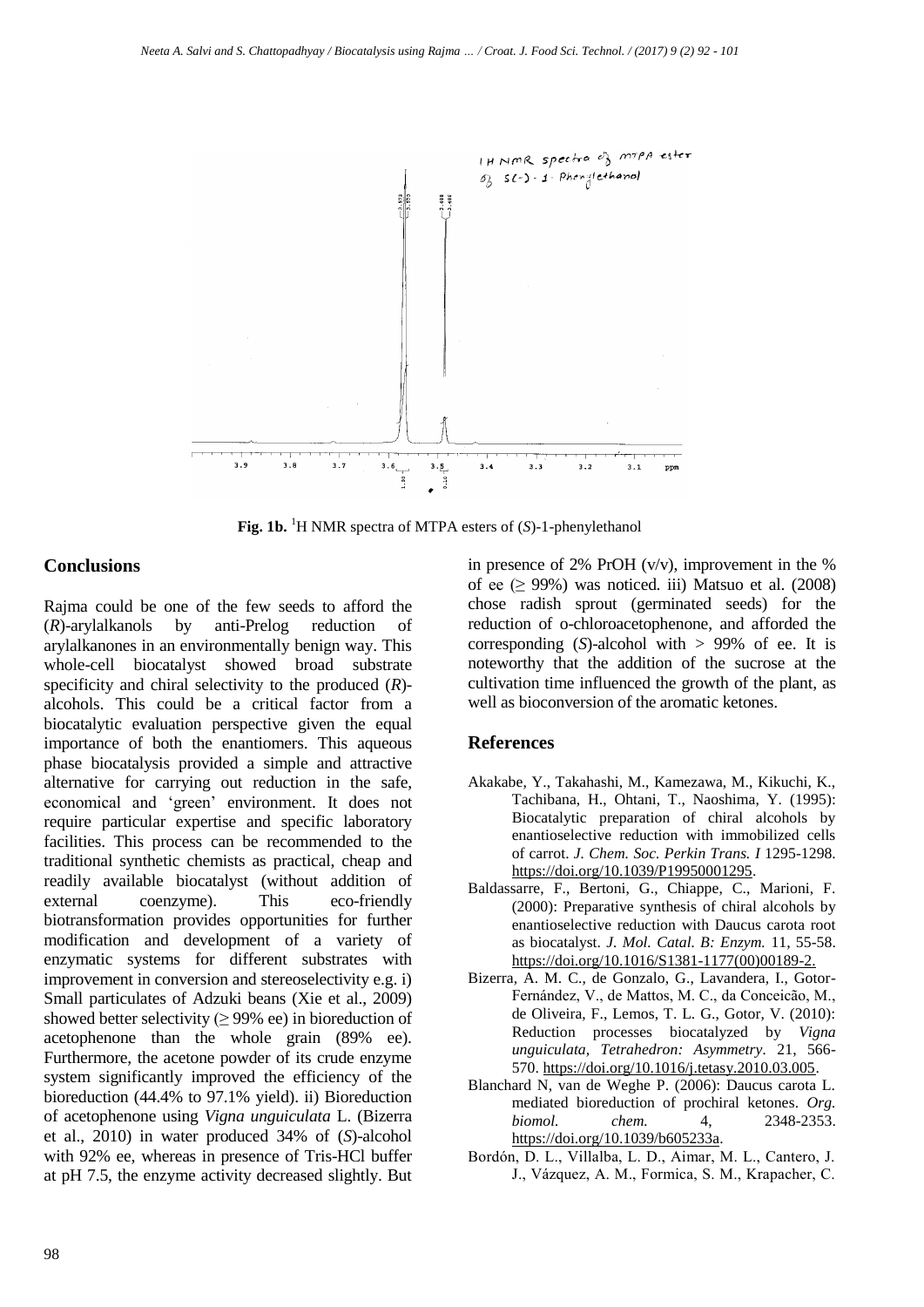R., Rossi, L. I. (2015): Weeds as biocatalysts in the stereoselective synthesis of chiral phenylethanols used as key intermediates for pharmaceuticals. *Biocatalysis and Agricultural Biotechnology.* 4, 493–499. (2015:BABD1500123)

[https://doi.org/10.1016/j.bcab.2015.08.001.](https://doi.org/10.1016/j.bcab.2015.08.001)

- Bruni, R., Fantin, G., Medici, A., Pedrini, P., Sacchetti, G. (2002): Plants in organic synthesis: an alternative to baker's yeast. *Tetrahedron Lett.* 43, 3377-3379. [https://doi.org/10.1016/S0040-4039\(02\)00514-2.](https://doi.org/10.1016/S0040-4039(02)00514-2)
- Caron, D., Coughlan, A. P., Simard, M., Bernier, J., Piché, Y., Chênevert, R. (2005): Stereoselective reduction of ketones by Daucus carota hairy root cultures.<br>Biotechnol. Lett. 27. 713-716. *Biotechnol. Lett.* 27, [https://doi.org/10.1007/s10529-005-5187-y.](https://doi.org/10.1007/s10529-005-5187-y)
- Chang, X., Yang, Z., Zeng, R., Yang, G., Yan, J. (2010): Production of Chiral Aromatic Alcohol by Asymmetric Reduction with Vegetable Catalyst. *Chinese J. Chem. Engineer.* 18, 1029-1033. [https://doi.org/10.1016/S1004-9541\(09\)60164-6.](https://doi.org/10.1016/S1004-9541(09)60164-6)
- Chattrain, M., Greasham, R., Moore, J., Reider, P., Robinson, D., Buckland, B. (2001): Asymmetric bioreductions: application to the synthesis of pharmaceuticals, *J. Mol. Catal. B: Enzyme.* 11, 503-512. [https://doi.org/10.1016/S1381-](https://doi.org/10.1016/S1381-1177(00)00170-3) [1177\(00\)00170-3.](https://doi.org/10.1016/S1381-1177(00)00170-3)
- Cheng, C., Ma, J-H. (1996): Enantioselective synthesis of S-(−)-1-phenylethanol in *Candida utilis* semi-fedbatch cultures. *Process Biochem.* 31, 119-124. [https://doi.org/10.1016/0032-9592\(94\)00022-0.](https://doi.org/10.1016/0032-9592(94)00022-0)
- Comasseto, J. B., Assis, L. F., Andrade, L. H., Schoenlein-Crusius, I. H., Porto, A. L. M. (2006): Biotransformations of ortho-, meta- and paraaromatic nitrocompounds by strains of *Aspergillus terreus*: Reduction of ketones and deracemization of alcohols. *J. Mol. Catal. B: Enzyme.* 39, 24-30. [https://doi.org/10.1016/j.molcatb.2006.01.022.](https://doi.org/10.1016/j.molcatb.2006.01.022)
- Comasseto, J. V., Omori, A. T., Porto, A. L. M., Andrade, L. H. (2004): Preparation of chiral organochalcogeno-αmethylbenzyl alcohols via biocatalysis, The role of Daucus carota root. *Tetrahedron Lett.* 45, 473-476. [https://doi.org/10.1016/j.tetlet.2003.11.011.](https://doi.org/10.1016/j.tetlet.2003.11.011)
- Contente, M. L., Serra, I., Palazzolo, L., Parravicini, C., Gianazza, E., Eberini, I., Pinto, A., Guidi, B., Molinari, F., Romano, D. (2016): Enzymatic reduction of acetophenone derivatives with a benzil reductase from *Pichia glucozyma* (KRED1-Pglu): electronic and steric effects on activity and enantioselectivity. *Org. Biomol. Chem.* 14, 3404- 3408. [https://doi.org/10.1039/C6OB00047A.](https://doi.org/10.1039/C6OB00047A)
- Dale, J. A., Mosher, H. S. (1973): Nuclear magnetic resonance enantiomer regents. Configurational correlations via nuclear magnetic resonance chemical shifts of diastereomeric mandelate, O-methylmandelate, and αmethoxy-α-trifluoromethylphenylacetate (MTPA) esters. *J. Am. Chem. Soc.* 95, 512-519. [https://doi.org/10.1021/ja00783a034.](https://doi.org/10.1021/ja00783a034)
- Faber, K. (2004): Biotransformations in Organic Chemistry, Springer Verlag, Berlin. [https://doi.org/10.1007/978-3-642-18537-3.](https://doi.org/10.1007/978-3-642-18537-3)
- Farbood, M., Blocker, R., Arvizzigno, J., Muralidhara, R., (2004): Mixtures of optical isomers of styralyl alcohol or styralyl acetate, processes for preparing same and organoleptic uses thereof, U.S. patent 20040126471 A1.
- Hamada, H., Nakamura, N., Ito, S., Kawabe, S., Funamoto, T. (1988): Enantioselectivity in the reduction of α-dicarvelone by cell suspension cultures of *Nicotiana tabacum*. *Phytochemistry* 27, 3807-3808. [https://doi.org/10.1016/0031-](https://doi.org/10.1016/0031-9422(88)83021-8) [9422\(88\)83021-8.](https://doi.org/10.1016/0031-9422(88)83021-8)
- Hasegawa, Y., Adachi, S., Matsuno, R. (1998): Asymmetric reduction of acetophenone by immobilized *Hansenula capsulata* cells. *J. Ferment. Bioeng*. 85, 322-327. [https://doi.org/10.1016/S0922-338X\(97\)85683-8.](https://doi.org/10.1016/S0922-338X(97)85683-8)
- Homola, P., Kurák, T., Illeová, V., Polakovi, M. (2015): Cultivation of *Pichia capsulata* as a whole-cell biocatalyst with NADH-dependent alcohol dehydrogenase activity for *R*-1-phenylethanol production. *Food and bioproducts processing* 96, 126-132[. https://doi.org/10.1016/j.fbp.2015.07.007.](https://doi.org/10.1016/j.fbp.2015.07.007)
- Hummel, W. (1990): Enzyme-catalyzed synthesis of optically pure R(+)-phenylethanol. *Biotechnol. Lett.* 12, 403-408. [https://doi.org/org/10.1007/bf01024393.](https://doi.org/org/10.1007/bf01024393)
- Ishihara, K., Hamada, H., Hirata, T., Nakajima, N. (2003): Biotransformation using plant cultured cells. *J. Mol. Cat. B: Enzym.* 23, 145-170. [https://doi.org/10.1016/S1381-1177\(03\)00080-8.](https://doi.org/10.1016/S1381-1177(03)00080-8)
- Kumaraswamy, G., Ramesh, S. (2003): Soaked *Phaseolus aureus* L: an efficient biocatalyst for asymmetric reduction of prochiral aromatic ketones. *Green Chem.* 5, 306-308. [https://doi.org/10.1039/B300746D.](https://doi.org/10.1039/B300746D)
- Kurbanoglu, E. B., Zilbeyaz, K., Ozdal, M., Taskin, M., Kurbanoglu, N. I. (2010): Asymmetric reduction of substituted acetophenones using once immobilized *Rhodotorula glutinis* cells. *Bioresour. Technol.* 101, 3825-3829. [https://doi.org/10.1016/j.tetasy.2010.03.005.](https://doi.org/10.1016/j.tetasy.2010.03.005)
- Lakshmi, C. S., Reddy, G. R., Rao, A. B. (2011): Asymmetric Reduction of Heteroaryl Methyl Ketones Using Daucus carota. *Green Sustai. Chem.* 1, 117-122. [https://doi.org/10.4236/gsc.2011.14019.](https://doi.org/10.4236/gsc.2011.14019)
- Leffingwell, J. C. (2010): The Styrallyl Alcohols. [http://http://www.leffingwell.com/chirality/styrallyl](http://http/www.leffingwell.com/chirality/styrallylalcohol.htm) [alcohol.htm.](http://http/www.leffingwell.com/chirality/styrallylalcohol.htm)
- Machado, L. L., Monte, F. J. Q., de Oliveira, M. C. F., de Mattos, M. C., Lemos, T. L. G., Fernández, V. G., de Gonzalo, G., Gotor, V. (2008): Bioreduction of aromatic aldehydes and ketones by fruits' barks of *Passiflora edulis*. *J. Mol. Cat. B: Enzym.* 54, 130-133. [https://doi.org/org/10.1016/j.molcatb.2007.12.008.](https://doi.org/org/10.1016/j.molcatb.2007.12.008)
- Mączka, W. K., Mironowicz, A. (2004): Enantioselective reduction of bromo- and methoxy-acetophenone derivatives using carrot and celeriac enzymatic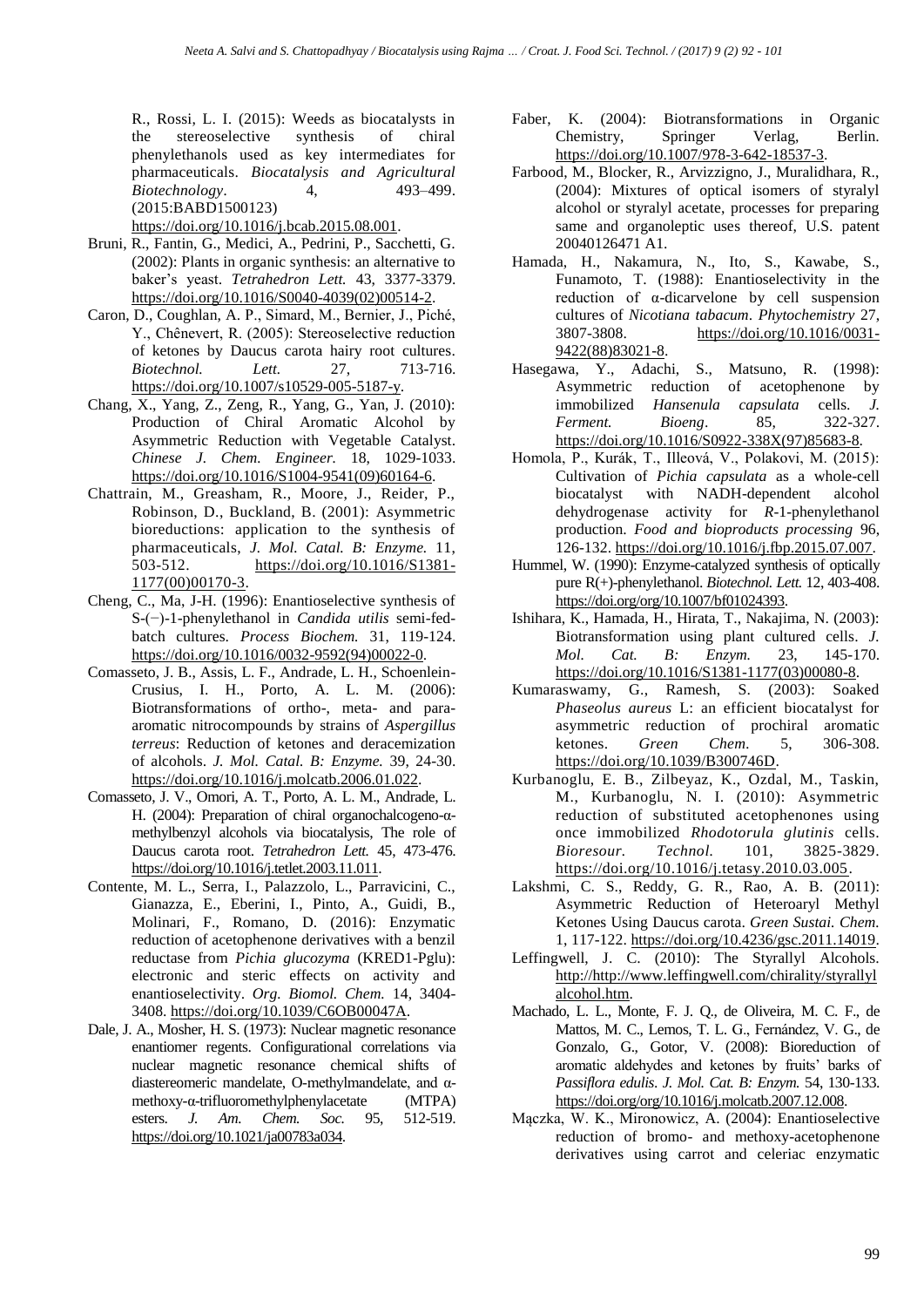system. *Tetrahedron: Asymmetry* 15, 1965-1967. [https://doi.org/10.1016/j.tetasy.2004.05.033.](https://doi.org/10.1016/j.tetasy.2004.05.033)

- Matsuda, T., Marukado, R., Mukouyama, M., Harada, T., Nakamura, K. (2008): Asymmetric reduction of ketones by *Geotrichum candidum*: immobilization and application to reactions using supercritical carbon dioxide. *Tetrahedron: Asymmetry.* 19, 2272- 2275. [https://doi.org/10.1016/j.tetasy.2008.09.018.](https://doi.org/10.1016/j.tetasy.2008.09.018)
- Matsuo, K. Kawabe, S., Tokuda, Y., Eguchi, T., Yamanaka, R., Nakamura, K. (2008): Asymmetric reduction of ketones with a germinated plant.<br> *Tetrahedron:* Asymmetry 19, 157-159. *Tetrahedron: Asymmetry* 19, [https://doi.org/10.1016/j.tetasy.2007.12.015.](https://doi.org/10.1016/j.tetasy.2007.12.015)
- Mukaiyama, T., Nagata, Y., Ikegai, K. (2005): Letter Stereoselective Carbon-Carbon Bond Forming Reactions between Various Chiral Alkyl Aryl Carbinois and Triethyl Methanetricar-boxylate by Oxidation-Reduction Condensation Using Alkyl Diphenylphosphinites. *Chemistry letters* 34, 1676- 1677[. https://doi.org/10.1246/cl.2005.1676.](https://doi.org/10.1246/cl.2005.1676)
- Nakamura, K., Matsuda, T. (1998): Asymmetric reduction of ketones by the acetone powder of *Geotrichum candidum*. *J. Org. Chem.* 63, 8957-8964. [https://doi.org/10.1021/jo9812779.](https://doi.org/10.1021/jo9812779)
- Nakamura, K., Yamanaka, R., Matsuda, T., Harada, T. (2003): Recent developments in asymmetric reduction of ketones with biocatalysts. *Tetrahedron: Asymmetry* 14, 2659-2681. [https://doi.org/10.1016/S0957-4166\(03\)00526-3.](https://doi.org/10.1016/S0957-4166(03)00526-3)
- Orden, A. A., Magallanes-Nogueraa, C. Agostini, E., Kurina-Sanza, M. (2009): Anti-Prelog reduction of ketones by hairy root cultures. *J. Mole. Cat. B: Enzymatic* 61, 216-220. [https://doi.org/10.1016/j.molcatb.2009.07.007.](https://doi.org/10.1016/j.molcatb.2009.07.007)
- Patel, R. N. (2002): Microbial/enzymatic synthesis of chiral intermediates for pharmaceuticals. *Enzyme. Microb. Technol.* 31, 804-826. [https://doi.org/10.1016/S0141-0229\(02\)00186-2.](https://doi.org/10.1016/S0141-0229(02)00186-2)
- Prelog, V. (1964): Specification of the stereospecificity of some oxido-reductases by diamond lattice sections. *Pur. Appl. Chem.* 9, 119-130. [https://doi.org/10.1351/pac196409010119.](https://doi.org/10.1351/pac196409010119)
- Protsko, C., Vieille, C., Laivenieks, M., Prasad, L., Sanders, D. A. R., Delbaere, L. T. J. (2010): Crystallization and preliminary X-ray diffraction analysis of the *Thermoanaerobacter ethanolicus* secondary alcohol dehydrogenase I86A mutant. *Acta Crystallogr. Sect. F. Struct. Biol. Cryst. Commun.* 66, 831-833. [https://doi.org/10.1107/s1744309110018981.](https://doi.org/10.1107/s1744309110018981)
- Ravia, S., Gamenara, D., Schapiro, V., Bellomo, A., Adum, J., Seoane, G., Gonzalez, D. (2006): In the Laboratory - Green Chemistry - Enantioselective Reduction by Crude Plant Parts: Reduction of Benzofuran-2-yl Methyl Ketone with Carrot (Daucus carota) Bits. *J Chem. Edu*. 83, 1049-1051. [https://doi.org/10.1021/ed083p1049.](https://doi.org/10.1021/ed083p1049)
- Salvi, N. A., Chattopadhyay, S. (2001): Studies on *Rhizopus arrhizus* mediated enantioselective

reduction of arylalkanones. *Tetrahedron* 57, 2833- 2839. [https://doi.org/S0040-4020\(01\)00134-X.](https://doi.org/S0040-4020(01)00134-X)

- Salvi, N. A., Chattopadhyay, S. (2008): Asymmetric reduction of halo-substituted arylalkanones with *Rhizopus arrhizus*. *Tetrahedron: Asymmetry* 19, 1992-1997. [https://doi.org/10.1016/j.tetasy.2008.07.035.](https://doi.org/10.1016/j.tetasy.2008.07.035)
- Salvi, N. A., Chattopadhyay, S. (2016): Laboratory scaleup synthesis of chiral carbinols using *Rhizopus arrhizus*. *Tetrahedron: Asymmetry* 27, 188-192. [https://doi.org/10.1016/j.tetasy.2016.01.008.](https://doi.org/10.1016/j.tetasy.2016.01.008)
- Schlieben, N. H., Niefind, K., Müller, J., Riebel, B., Hummel, W., Schomburg, D. (2005): Atomic resolution structures of R-specific alcohol dehydrogenase from *Lactobacillus brevis* provide the structural bases of its substrate and cosubstrate specificity. *J. Mol. Biol.* 349, 801-813. [https://doi.org/10.1016/j.jmb.2005.04.029.](https://doi.org/10.1016/j.jmb.2005.04.029)
- Schoemaker, H. E., Mink, D., Wubbolts, M. G. (2003): Dispelling the myths--biocatalysis in industrial synthesis. *Science* 299, 1694-1697. [https://doi.org/10.1126/science.1079237.](https://doi.org/10.1126/science.1079237)
- Suárez-Franco, G., Hernández-Quiroz, T., Navarro-Ocaña, A., Oliart-Ros, R. M., Valerio-Alfaro, G. (2010): Plants as Green Alternative for Alcohol Preparation from Aromatic Aldehydes. *Biotechnol. Bioproc. Eng.* 15, 441-445. [https://doi.org/10.1007/s12257-](https://doi.org/10.1007/s12257-009-0207-8) [009-0207-8.](https://doi.org/10.1007/s12257-009-0207-8)
- Takemoto, M., Moriyasu, Y., Achiwa, K. (1995): Synthesis of Optically Active  $\alpha$ -Phenylpyridylmethanols with Cell Cultures of *Nicotiana tabacum*. *Chem, Pharm. Bull*. 43, 1458- 1461. [https://doi.org/10.1248/cpb.43.1458.](https://doi.org/10.1248/cpb.43.1458)
- Wandrey, C., Liese. A., Kihumbu, D. (2000): Industrial biocatalysis: Past, present, and future. *Org. Proc. Res. Dev.* 4, 286-290. [https://doi.org/10.1021/op990101l.](https://doi.org/10.1021/op990101l)
- Wu, X., Xiao, J. (2007): Aqueous-phase asymmetric transfer hydrogenation of ketones – a greener approach to chiral alcohols. *Chem. Commun.* 2449- 2466. [https://doi.org/10.1039/B618340A.](https://doi.org/10.1039/B618340A)
- Xie, Y., Xu, J-H., Lu, W-Y., Lin, G-Q. (2009): Adzuki bean: a new resource of biocatalyst for asymmetric reduction of aromatic ketones with high stereoselectivity and substrate tolerance. *Bioresource Technol.* 100, 2463-2468. [https://doi.org/10.1016/j.biortech.2008.11.054.](https://doi.org/10.1016/j.biortech.2008.11.054)
- Yadav, J. S., Nanda, S., Thirupathi Reddy, P., Bhaskar Rao, A. (2002): Efficient enantioselectivity reduction of ketones with Daucus carota root. *J. Org. Chem.* 67, 3900-3903. [https://doi.org/10.1021/jo010399p.](https://doi.org/10.1021/jo010399p)
- Yadav, J. S., Subba Reddy, B. V., Sreelakshmi, C., Bhaskar Rao, A. (2009): Enantioselective reduction of prochiral ketones employing sprouted *Pisum sativa* as biocatalyst. *Synthesis* 11, 1881-1885. [https://doi.org/10.1055/s-0028-1088047.](https://doi.org/10.1055/s-0028-1088047)
- Yang, Z.-H., Zeng, R., Yang, G., Wang, Y., Li, Li.-Z., Lv, Z.-S., Yao, M., Lai, B. (2008): Assymetric reduction of prochiral ketones to chiral alcohols catalyzed by plants tissue. *J. Ind. Microbiol.*